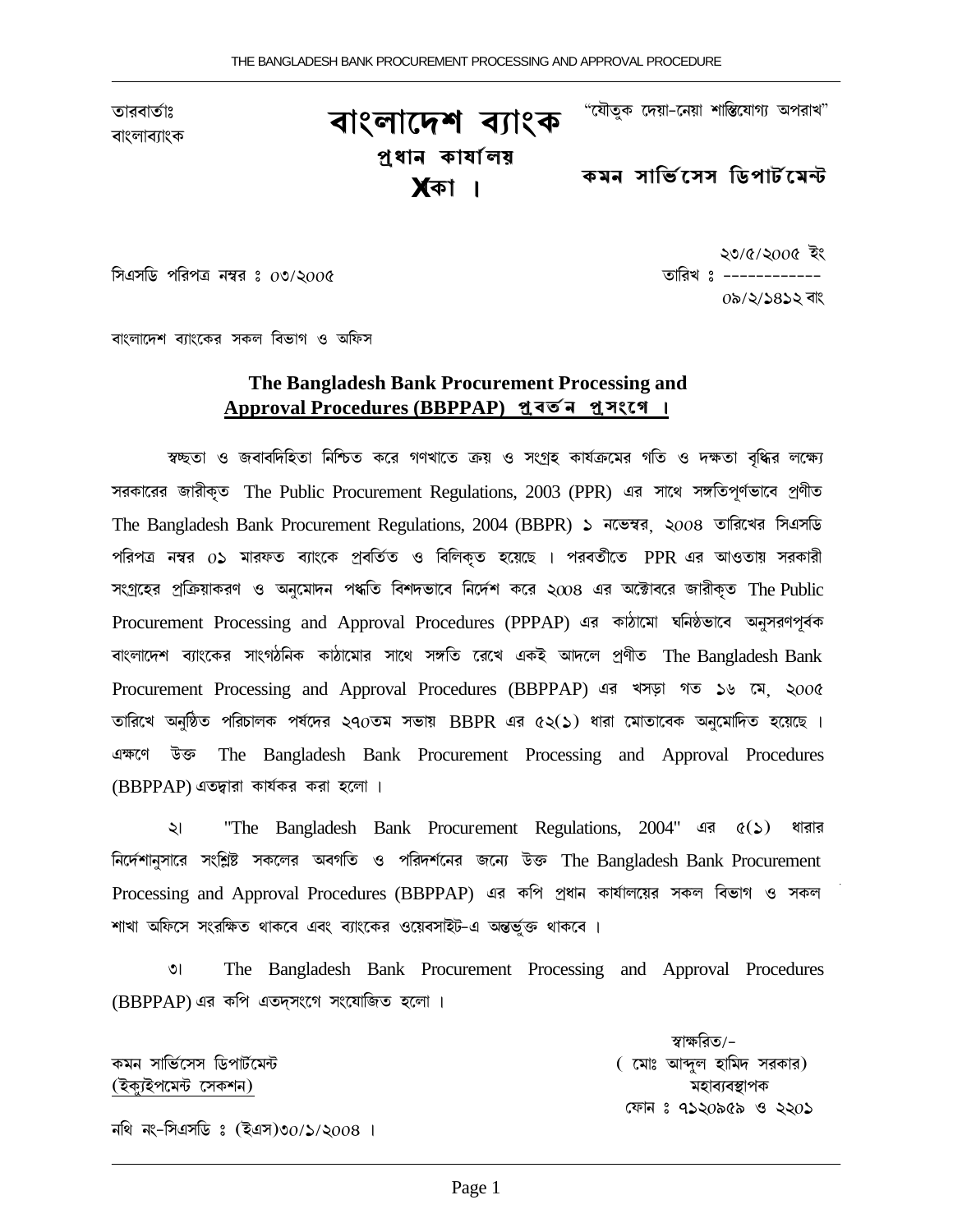# **The Bangladesh Bank Procurement Processing and Approval Procedures (BBPPAP)**



**Come into force with effect from 23 May, 2005**

**Common Services Department, Bangladesh Bank, Head Office, Dhaka.**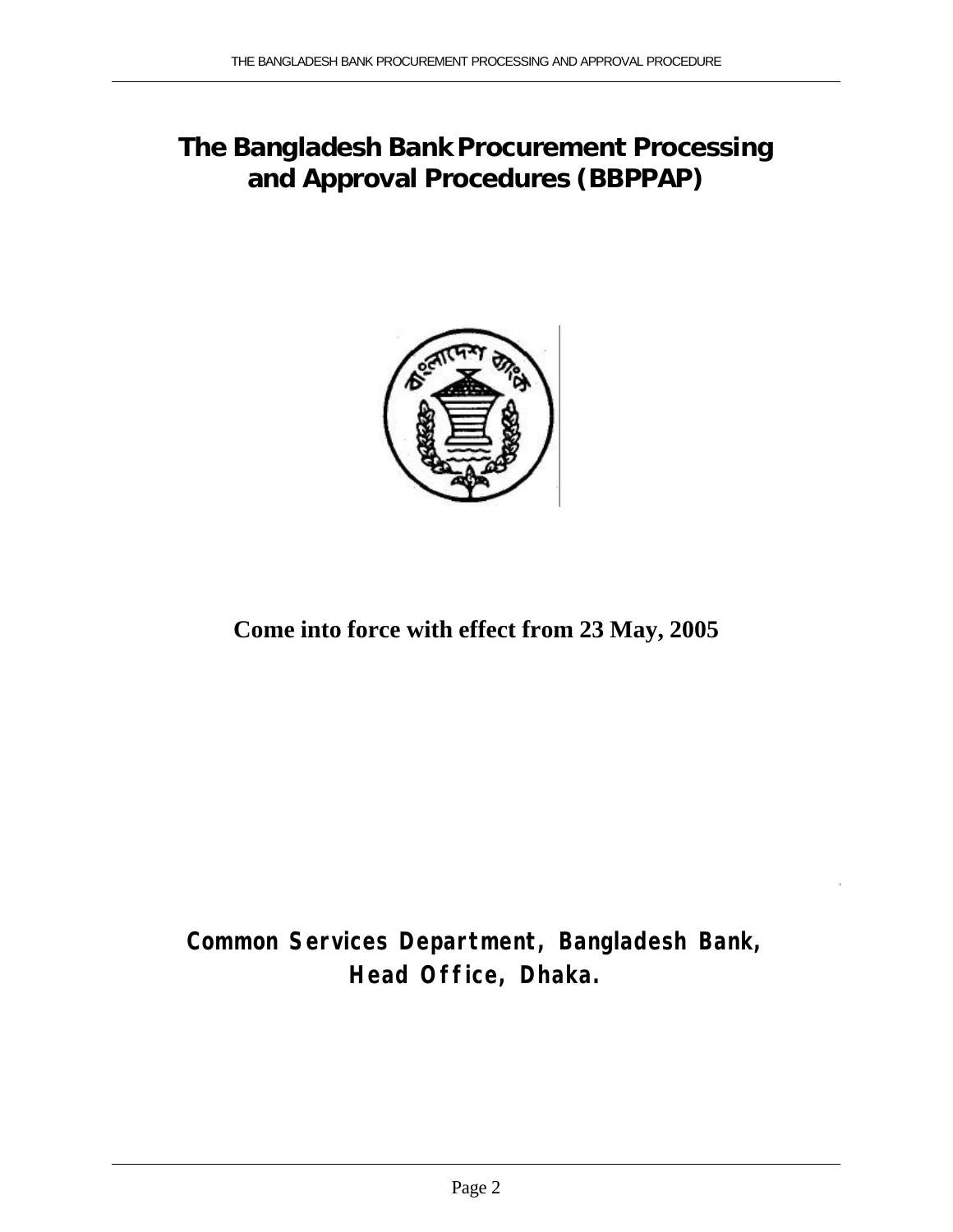## **The Bangladesh Bank Procurement Processing and Approval Procedures (BBPPAP)**

### **1 Background**

- 1.1 As a part of implementation of "The Bangladesh Bank Procurement Regulations, 2004" the Bank (Bangladesh Bank) has decided to review and revise the current procurement processing and approval procedures for award of a procurement contract, in line with the Public procurement Processing and Approval Procedures (PPPAP) introduced and circulated by IMED of the Ministry of Planning, Govt. of the People's Republic of Bangladesh vide circular No.IMED/CPTU/PPR-0204B/8184 dated  $10<sup>th</sup>$  October, 2004 duly published in the Bangladesh Gazette on 11<sup>th</sup> October, 2004. The Bank has introduced this streamlined Procurement Processing and Approval Procedures for all procurement of the Bank covered under the Bangladesh Bank Procurement Regulations, 2004 (BBPR), in order to take procurement decisions efficiently and speedily.
- 1.2 Regulation 52(1) of the BBPR states, "Procurement processing and approval procedures shall be made as approved by the Board of Directors of the Bangladesh Bank".
- 1.3 These procedures shall apply to all procurement in which funds are utilised, whether they are from the capital or the revenue budget of Bangladesh Bank, always providing that the procedures applicable to procurement of the Bank as laid down in the BBPR and the subsequent interpretations contained in the Procedures for Implementation of the PPR are properly observed.
- 1.4 The abbreviations used in the BBPPAP, the Flow Chart and the Check List are as follows:

| AO.         | Authorised Officer (An officer below the rank of HOPE aothorised by |
|-------------|---------------------------------------------------------------------|
|             | delegation of financial power to approve procurement contract)      |
| <b>BB</b>   | Bangladesh Bank (the Bank)                                          |
| <b>BBPR</b> | Bangladesh Bank Procurement Regulations, 2004                       |
| <b>CCGP</b> | <b>Cabinet Committee on Government Purchase</b>                     |
| <b>CPTU</b> | <b>Central Procurement Technical Unit</b>                           |
| <b>DOFP</b> | Delegation of Financial Powers                                      |
| DG          | <b>Deputy Governor</b>                                              |
| <b>DGM</b>  | Deputy General Manager                                              |
| ED          | Executive Director                                                  |
| EC          | <b>Executive Committee</b>                                          |
| <b>GM</b>   | <b>General Manager</b>                                              |
| <b>HOPE</b> | Head of a Procuring Entity                                          |
|             |                                                                     |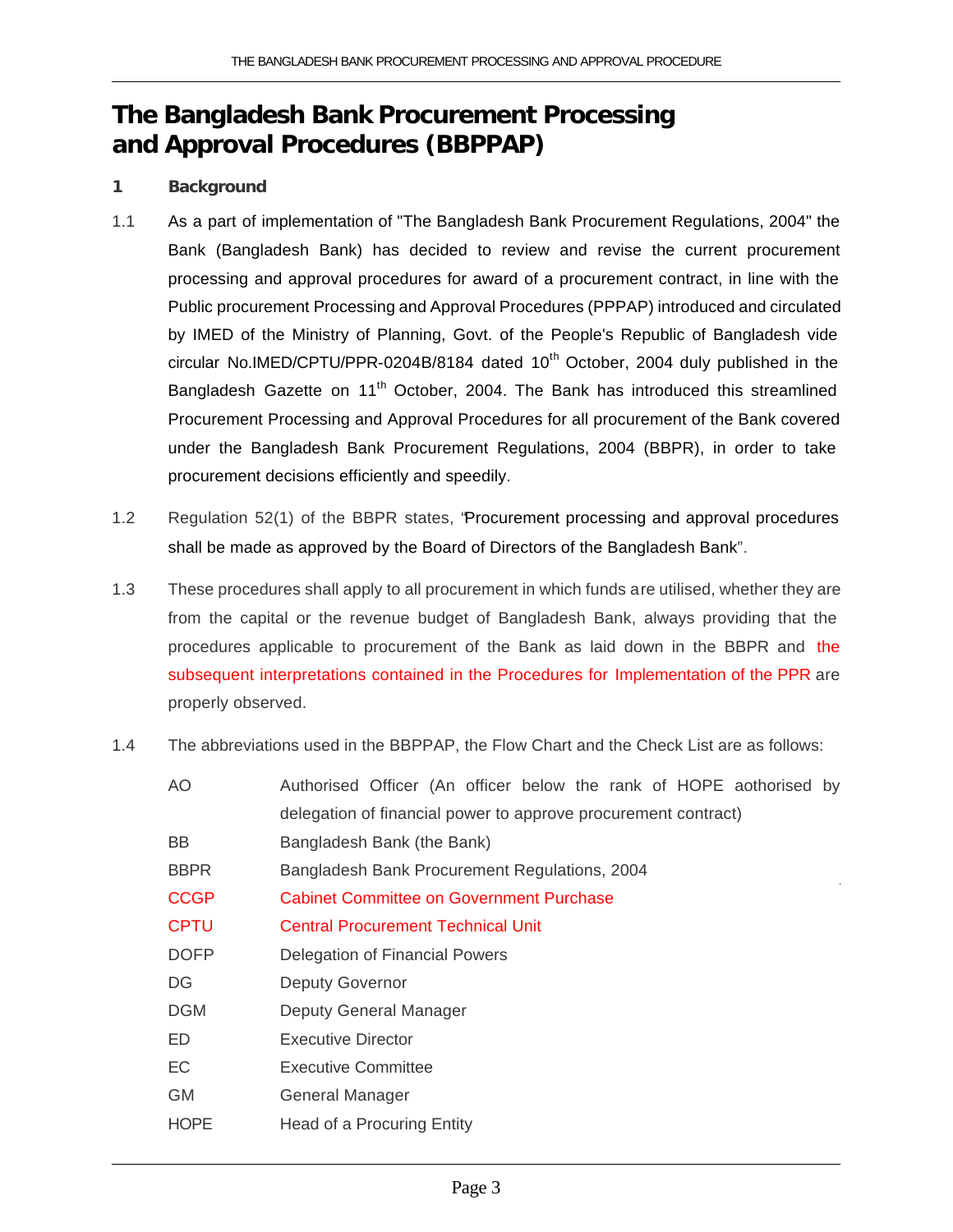- NOA Notification of Award
- NA Not Applicable
- PEC Proposal Evaluation Committee
- BBPPAP The Bangladesh Bank Procurement Processing and Approval Procedures
- PPR Public Procurement Regulations, 2003
- TEC **Tender Evaluation Committee**
- TSC Technical Sub Committee

### **2 A Procuring Entity**

- 2.1 Regulation 2 of the BBPR states that:
	- (a) A **"Procuring Entity"** means a Department or an office of the Bank undertaking procurement for the Bank in accordance with these regulations.
	- (b) In a Procuring Entity an individual or group of individuals, assigned by the Head of a Procuring Entity undertakes the issue, receipt and evaluation of tenders and subsequent award of contract at the levels specified in the Delegations of Financial Powers.
	- (c) A **"Head of a Procuring Entity"** means the head of an office or a department of the Bank undertaking the procurement.
- 2.2 Subject to the DOFP, and subject to also to such guidance and instructions regarding implementation of the BBPR, issued from time to time, the head of a procuring entity (or authorized nominee) is ultimately responsible for decisions and actions taken by a procuring entity under the BBPR. Procurement decisions shall be taken in a manner which promotes transparencies of the procurement process and the prescribed procedures.
- 2.3 Attention is drawn to the actions to be taken prior to the examination and evaluation of tenders, as described in the BBPR [Regulation 26 (Submission and receipt of tenders) and Regulation 27 (Opening of tenders)] and subsequent guidance and instructions, issued from time to time, regarding implementation of the BBPR.

### **3 Appointment and composition of the Tender Evaluation Committee**

3.1 In both the Regulations and the Procedures the words "TEC", "Tender" and "Tenderer" have been used throughout, and the same format has been adopted in these procedures. However, since TEC and PEC, Tender and Proposal and Tenderer and Consultant are synonymous the interpretation of the use of the words should be made accordingly.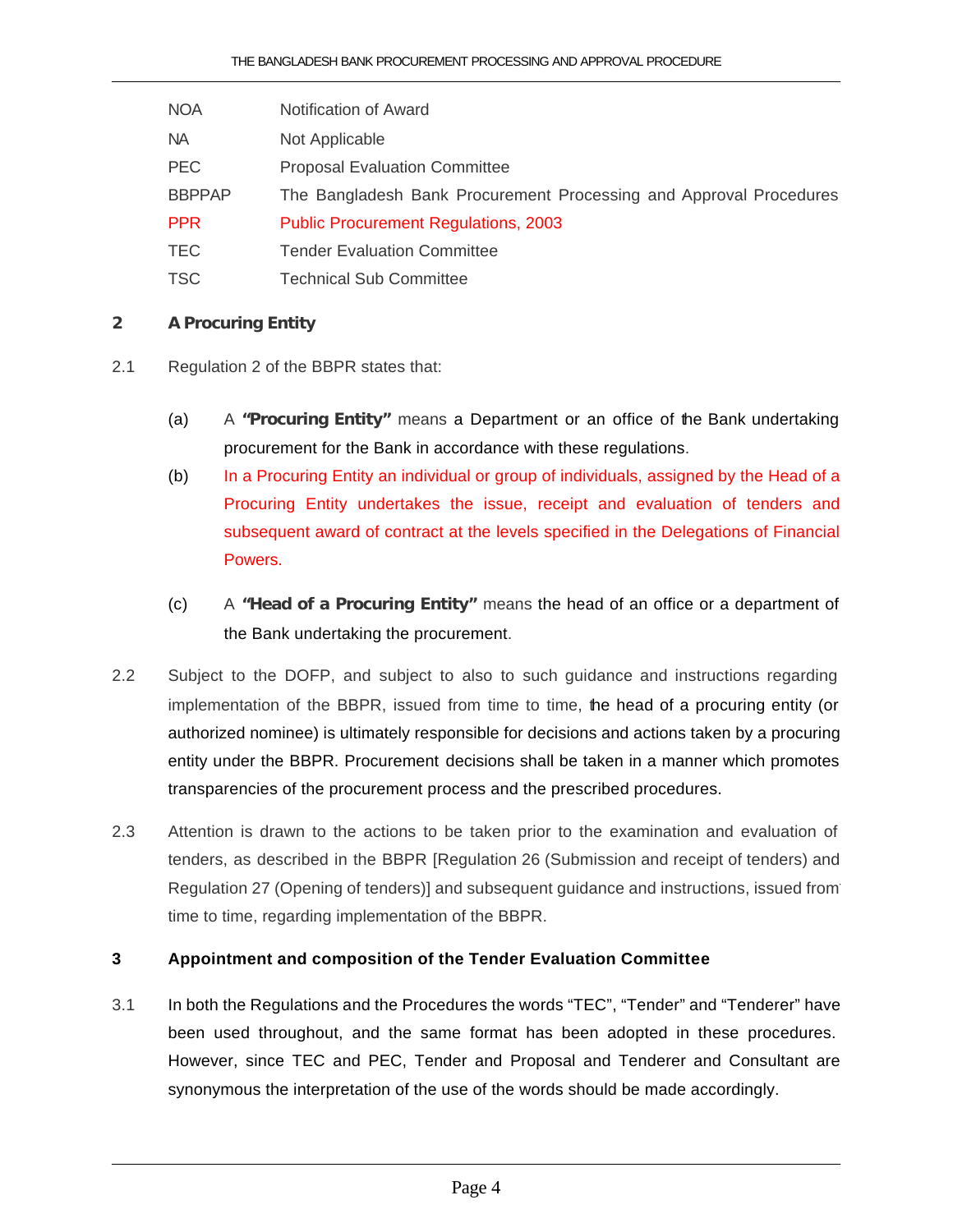3.2 Regulation 28(1) states that a procuring entity shall appoint only one Tender Evaluation Committee (TEC) for each tender at the appropriate level to examine, evaluate and prepare a report with recommendations for award for submission directly to the approving authority, or to the Governor where the Board of Directors is the approving authority.

The TEC should have been appointed by the time the tender document is issued, but certainly must be appointed before the tender submissions are received. A Procuring Entity may form:

- (a) only one TEC to handle all the procurement of that Procuring Entity; or
- (b) more than one TEC if it finds that its procurement is such that many tenders are to be examined/evaluated monthly; or
- (c) a separate TEC to evaluate a specific large value or complex tender; or
- (d) a separate TEC, on an "as required basis" for all other cases where the approval of award is at the level of the Board of Directors.

Always providing however that **no procurement evaluation shall pass through more than one TEC** and no second review of the TEC's report shall be carried out by any other committee, before submission of the report directly to the contract approving authority determined in accordance with the Delegation of Financial Powers.

3.3 Regulation 28(2) states that a TEC shall consist of a minimum of five members, of whom two shall be from outside the Procuring Entity. The TEC shall be formed in such a way that the two outside members are not from within a different unit of the same Procuring Entity or the same Ministry/Division/Agency, and that they are truly independent from the Procuring Entity.

The TEC members may be selected from:

- (a) officers of the concerned section/division of a Procuring Entity, e.g. selected from the commercial, technical and financial section/division; or
- (b) officers from the concerned department/office or other departments/offices of Bangladesh Bank; or
- (c) officers from the end-user beneficiary entity; or
- (d) technical, commercial, financial and legal experts from Ministries or Agencies (excluding Ministry of Finance and agencies under MOF) and/or universities and/or reputable professional bodies in the case of the two outside members.

However, the two outside members must be experienced in procurement, have professional knowledge in the field for which they are to be appointed and may be appointed at the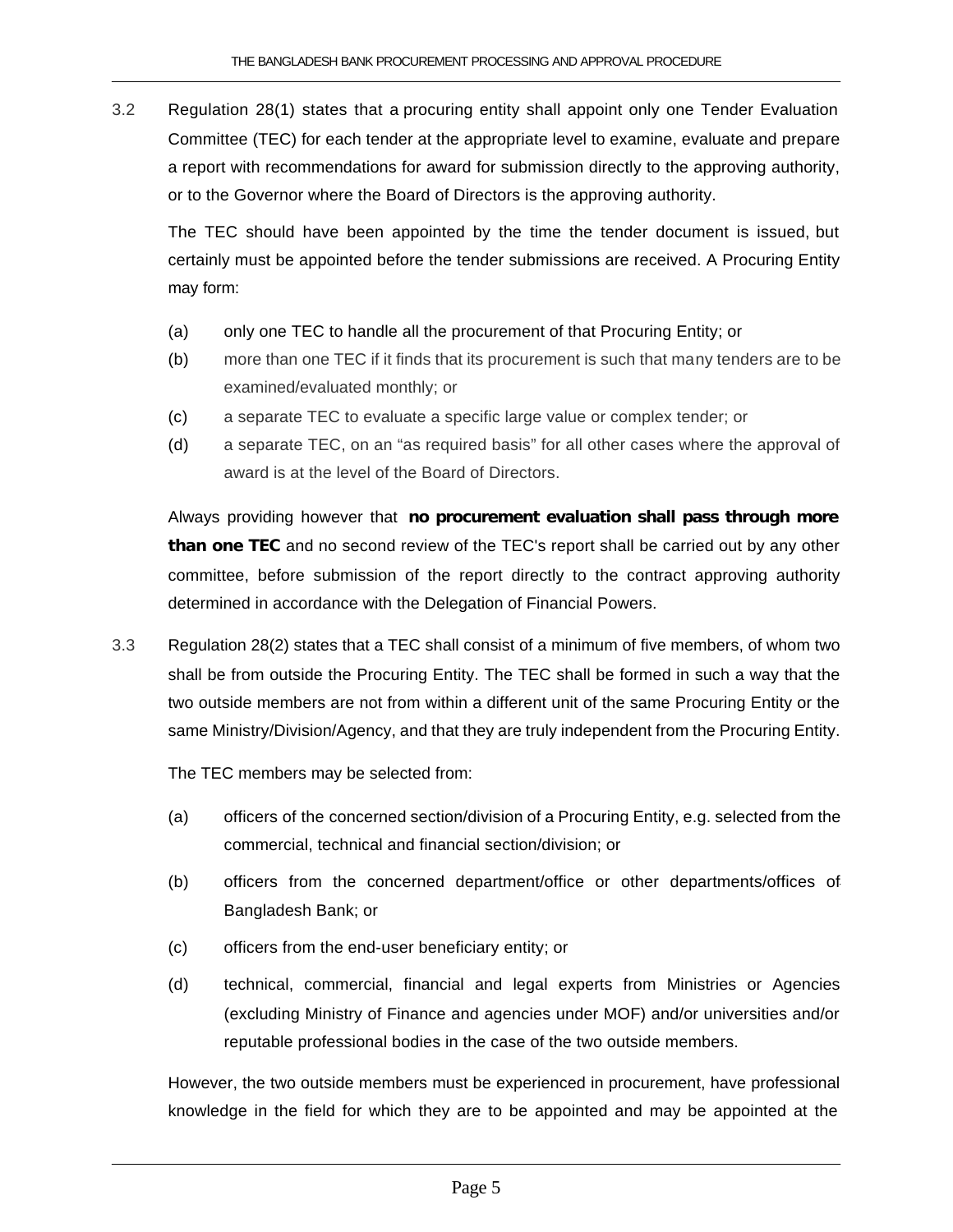discretion of the head of a procuring entity, or an authorised officer or by the competent authority.

- 3.4 In cases where the tender value does not exceed that stated in BBPR (Appendix A) for:
	- (a) Restricted Tendering Method under Regulation 14(2);
	- (b) Request for Quotation Method under Regulation 17(1) and 17(2);

then a head of a procuring entity or an authorised officer may appoint the two outside persons from other Procuring Entities or Departments of the Bank.

- 3.5 The members of the TEC shall be those who can devote the time needed for tender evaluation and finalisation of the tender evaluation report, within the time periods specified in Annex A.
- 3.6 In all cases the Head of a Procuring Entity, or an authorised officer, or an approving authority shall approve the composition of each TEC. However, when the Board of Directors is the approving authority, the TEC shall be appointed with the concurrence of the Governor who is the Chairperson of the Board [or an officer authorised by him to exercise the financial powers of the Governor in accordance with delegation of Financial Powers under the Bangladesh Bank (Expenditure) Regulations, 1977].
- 3.7 The Head of a Procuring Entity, or an authorised officer, or an approving authority may also appoint a Technical Sub-Committee (TSC) and or other experts if it is felt that a particular Tender requires such assistance.
- 3.8 **Where the approving authority is at the level of a head of a procuring entity (the head of a department or head of an office undertaking the procurement i.e. General Manager) or an authorized officer as per DOFP**, the TEC shall be chaired by a senior officer next below the rank of a head of a procuring entity.
- 3.9 **Where the approving authority is at the level of the Governor or an officer authorized by him,** the TEC shall be chaired by the concerned head of procuring entity or an officer at his/her level (General Manager). However, if the concerned head of procuring entity is unable or is not available to chair a particular TEC, a senior officer next below him/her shall chair that particular TEC, always providing the evaluation process is not compromised.
- 3.10 **Where the approving authority is at the level of the Board of Directors,** the TEC shall be chaired by the Executive Director concerned. However, if the concerned Executive Director is unable to chair a particular TEC, the same shall be chaired by an officer of that level, always providing the evaluation process is not compromised.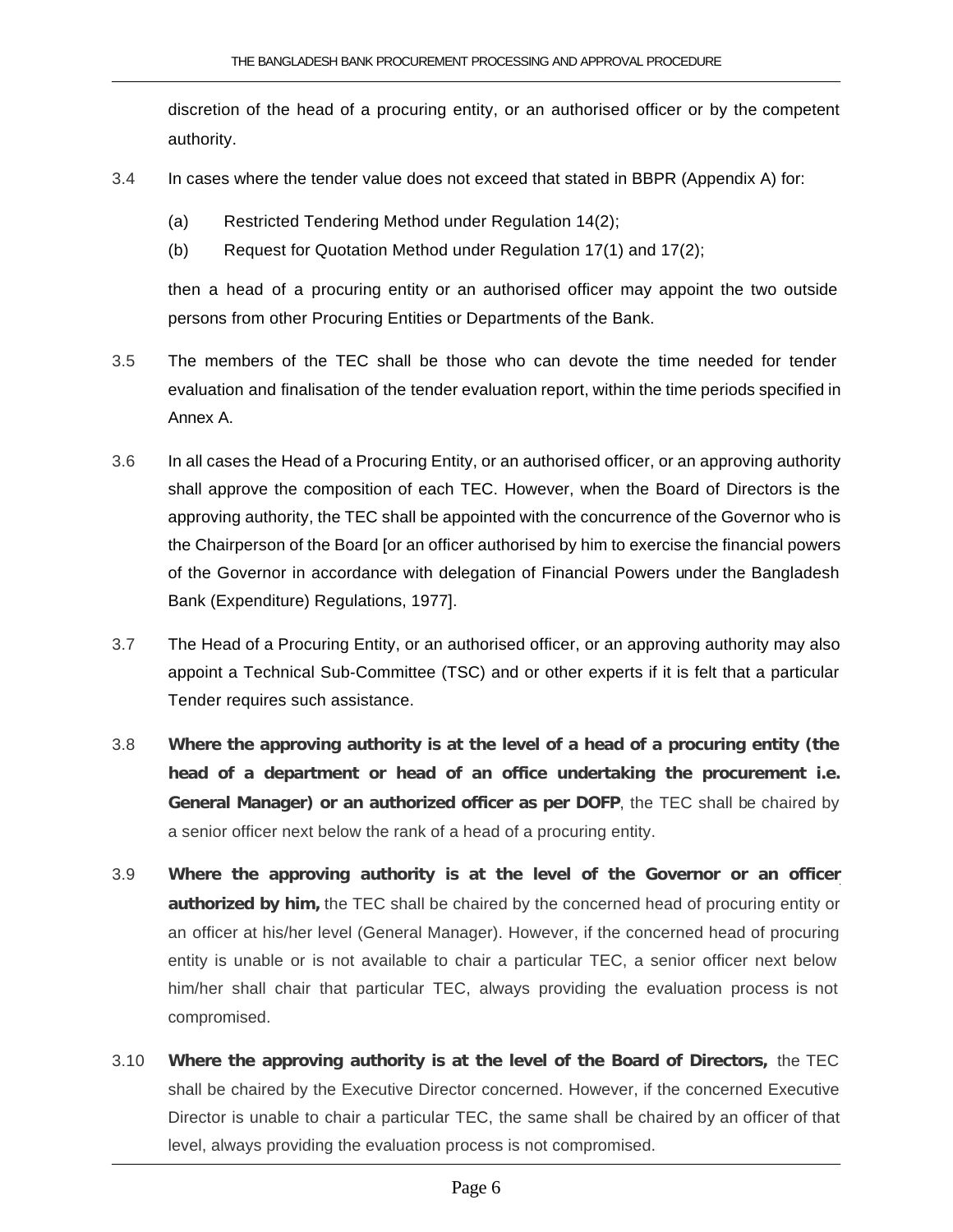#### **4 Tender evaluation report**

- 4.1 A member (or members) of a TEC shall sit on the Tender Opening Committee, but as a general principle, the TEC shall be convened promptly after the Tender Opening and complete its task(s) within the time periods indicated in Annex A.
- 4.2 The members of the TEC are required, in the evaluation report to:
	- (a) certify collectively, by jointly signing that "in compliance with Regulations 28(3) of the Bangladesh Bank Procurement Regulations 2004, the Tender Evaluation Committee certifies that the examination and evaluation has followed the requirements of the Regulations, the Procedures and tender document, that all facts and information have been correctly reflected in the Evaluation Report, and that no substantial or important information has been omitted"; and
	- (b) certify singularly, by individually making a declaration of impartiality in the following manner, "I, *[name of the TEC member and designation]*, do hereby declare and confirm that I have no business or other links to any of the competing Tenderers".
- 4.3 The Tender Evaluation Committee should observe the guidance notes for Regulation 28(4) through 28(17) of the BBPR and also subsequent guidance and instructions, issued from time to time, for the Implementation of the BBPR, but it is important to note that the completed tender evaluation report shall be submitted **directly to the approving authority w**ithout passing through any intermediary level, for further verification, review or endorsement, except for those where the approving authority is the Board of Directors, when the documents shall be submitted to the Governor.
- 4.4 In all cases, attached to the Tender Evaluation Report shall be a check-list showing the time taken at each stage, which will be completed by the TEC and the person(s) through whom the Tender Evaluation Report passes during its approval process. The sample check-lists are attached (Annex B – For Goods and Works, Annex C – for Services (Firms) and Annex D – for Services (Individual).

### **5 Procurement approval procedure**

5.1 **Where the approving authority is at the level of a Head of a Procuring Entity (head of the concerned procuring department/office) or an Authorised Officer (AO), or the Governor (or authorised nominee) in accordance with DOFP** the Tender Evaluation Report, the tender comparison sheet and the recommendations for award of procurement contract (but not the tenders submitted by the tenderers) shall be submitted by the TEC in a sealed envelope **directly** to the concerned approving authority, without any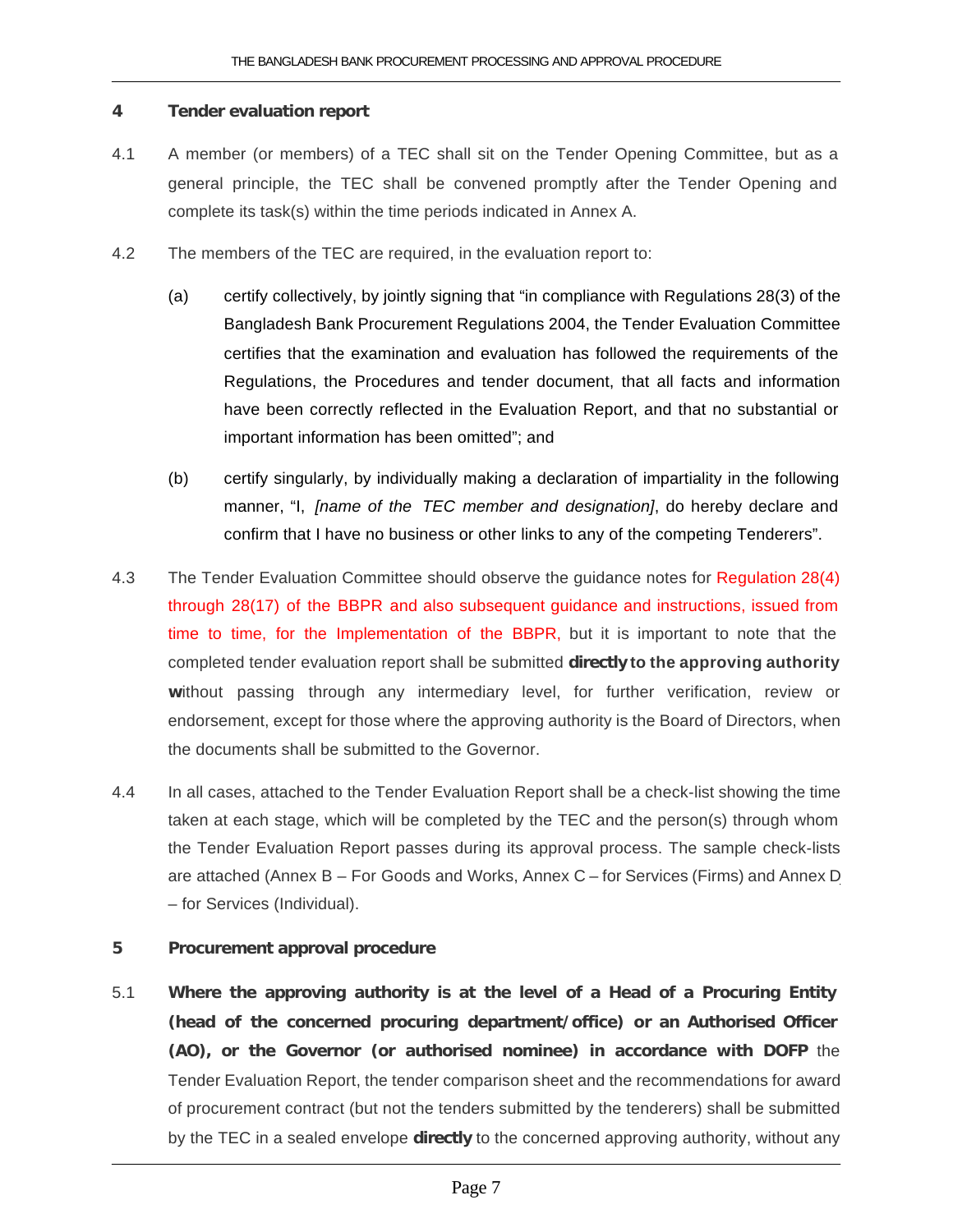intermediate stop. After approval the HOPE or AO, Governor (or authorised nominee) will return the signed Tender Evaluation Report to the Procuring Entity for necessary further action.

**5.2 Where the approving authority is at the level of the Board of Directors** the TEC shall prepare a concise summary called 'purchase proposal' and submit it along with the Tender Evaluation Report, the tender comparison sheet and the recommendations for award of procurement contract (but not the tender documents submitted by the tenderers), in a sealed envelope, **directly** to the Governor. The Governor will add his/her comments/concurrence to the purchase proposal and pass the documents to the Deputy Governor concerned for preparing a 'Memorandum' for submission to the Executive Committee of the Board of Directors. The Deputy Governor concerned will return the signed Memorandum along with evaluation report, the tender comparison sheet and the recommendations for award of procurement contract to the Head of the Procuring Entity concerned. The HOPE shall send the signed Memorandum attaching relevant documents to the secretary to the Board of Directors for placing the same before the Executive Committee for approval.

If the Deputy Governor concerned is the Chairperson of the TEC for a particular procurement, he/she will send the proposal as well as signed Memorandum along with relevant documents stated above **directly** to the Secretary to the Board Directors. In all such cases the Governor shall be kept informed. The secretary to the Board of Directors will send the decision (Minute of the EC meeting) of the EC to the head of the procuring entity concerned for further necessary action.

### **6 Approval of the Tender Evaluation Report, Recommendations and the Purchase Proposal**

- 6.1 In all cases the '**approving authority**' shall consider the Tender Evaluation Report, summary or purchase proposal and the recommendations for award of procurement contract as submitted by the TEC and shall either;
	- (a) approve the recommendations; or
	- (b) seek any clarification from the concerned authority; or
	- (c) reject the recommendations, stating the reasons, and request a re-evaluation; or
	- (d) reject the recommendations and issue instructions to reprocess the procurement in accordance with the Bangladesh Bank Procurement Regulations, 2004.
- 6.2 The decision of the approving authority shall be communicated to the Procuring Entity through the same route in which the request for approval was initially submitted.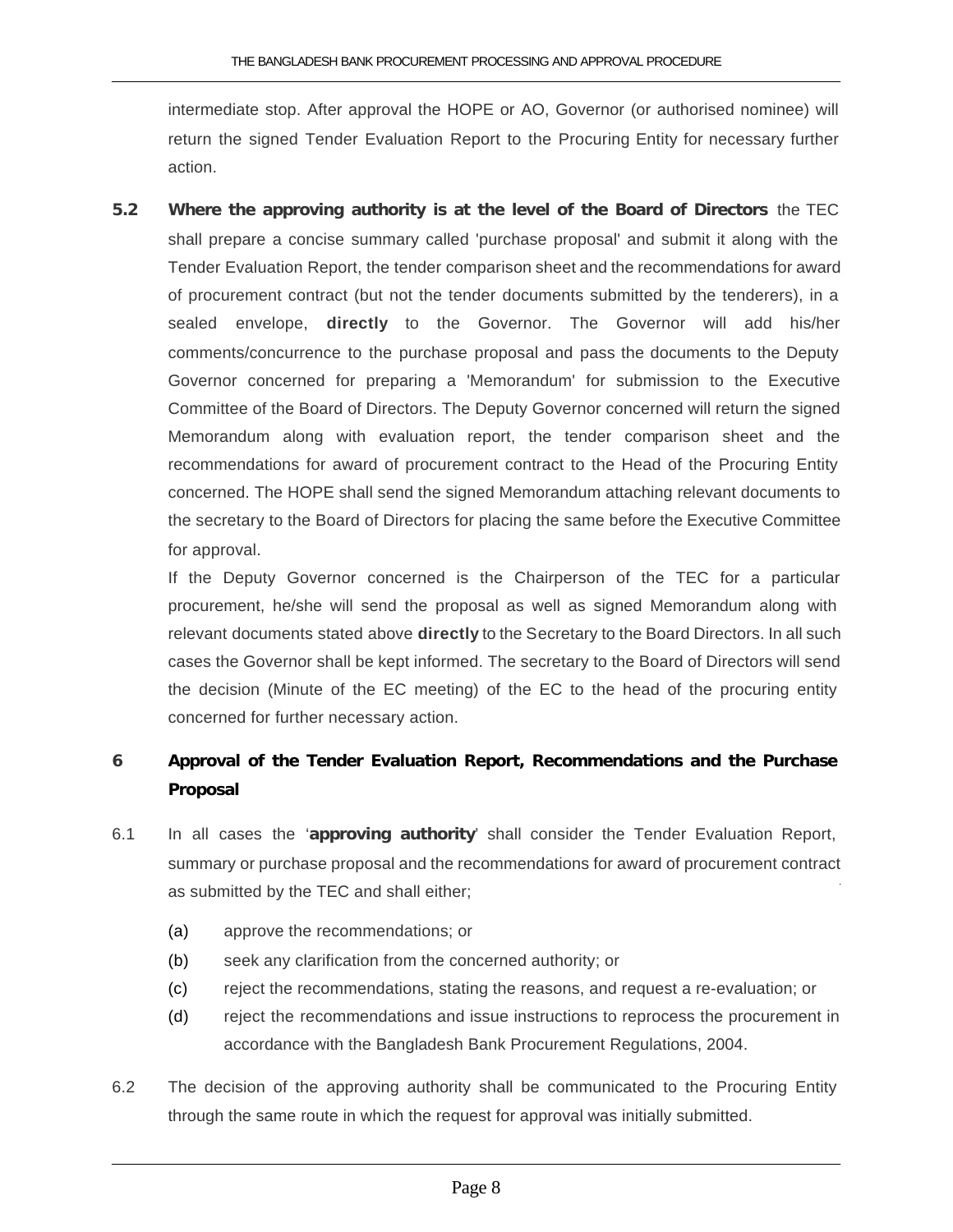- 6.3 After the **approval** has been received by the Procuring Entity, the Notification of Award (NOA) for the procurement contract shall be issued within one week provided that no complaint or appeal is pending under the BBPR against the tender/proposal.
- 6.4 In processing procurement cases for approval confidentiality must be ensured by all officers and staff dealing with the procurement case, either directly or indirectly, as per Regulations 29 and requirements of the implementation procedures.
- 6.5 All Procuring Entities shall submit quarterly reports, for procurement(s) of Tk. 1 crore and above in the case of Goods/Works procurement and Tk 50 Lakh and above in the case of Services procurement, to the IMED/CPTU, indicating the time taken at each stage of the procurement process stating the reasons for delays beyond the norms shown in Annex A. This information shall be used by the IMED/CPTU to benchmark and track the progress of implementation of public procurement.

### **7 Procurement Approval Timetable / Flowchart**

7.1 The time periods shown in the Flow chart (Annex A) from the time of Tender Opening up to the time of the issue of the Notification of Award for the procurement contract shall be strictly adhered to by all the Procuring Entities, evaluation committees and approving authorities.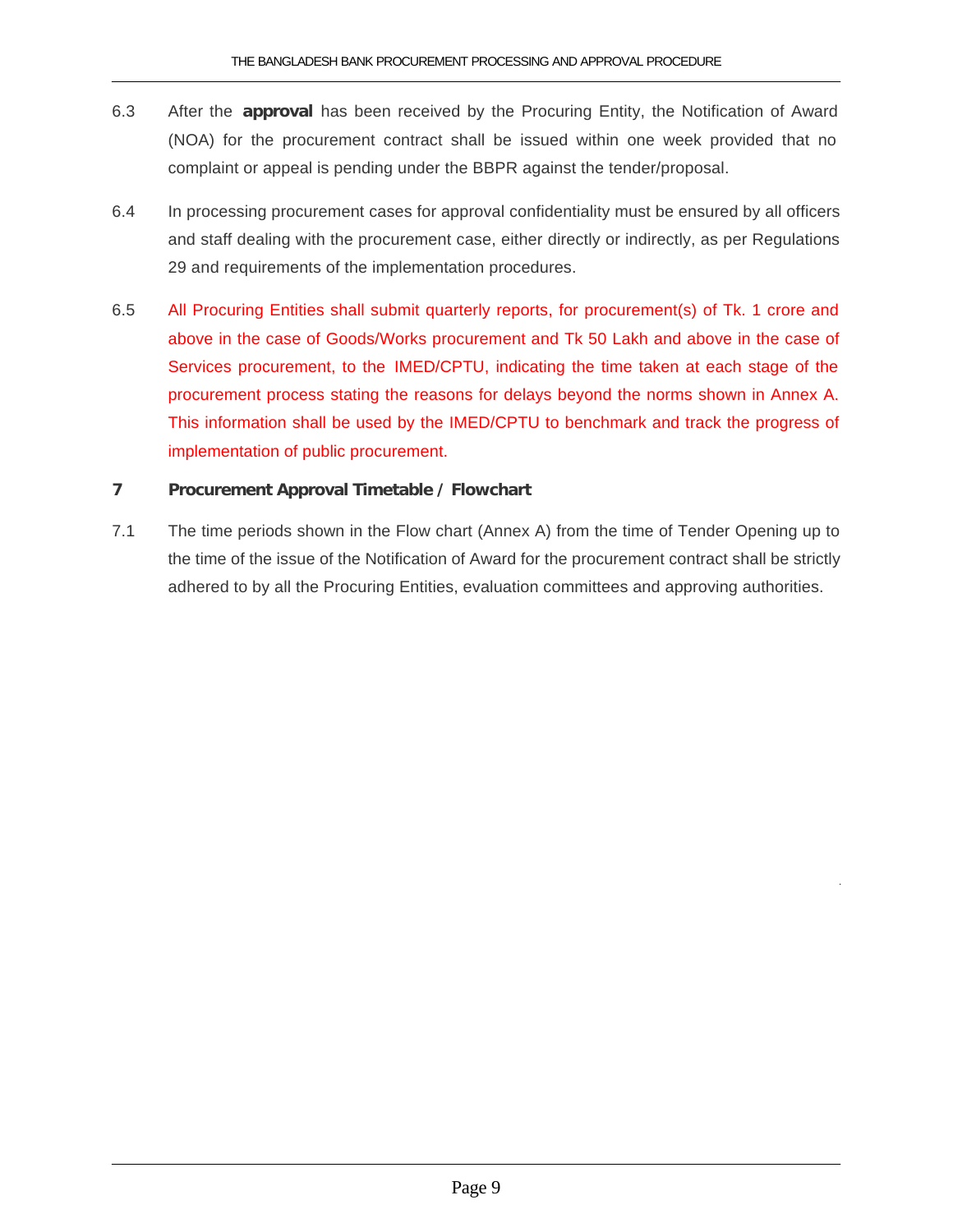| Approval<br>Procedure                                         | Γechnical Sub-l<br>committee | <b>Tender Evaluation</b><br>Committee (TEC)/  | Authorized Officer/ Head of<br>Procuring Entity                                                                                                                                                                                                                                                                                                                                       | Governor/<br>Authorized nominee                                 | <b>Executive Committee</b><br>(EC) of the Board of        | Total Period when Technical Sub-<br>Committee is |          |
|---------------------------------------------------------------|------------------------------|-----------------------------------------------|---------------------------------------------------------------------------------------------------------------------------------------------------------------------------------------------------------------------------------------------------------------------------------------------------------------------------------------------------------------------------------------|-----------------------------------------------------------------|-----------------------------------------------------------|--------------------------------------------------|----------|
| Approving<br>Authority                                        | (TSC)<br>(If required)       | <b>Proposal Evaluation</b><br>Committee (PEC) | (HOPE)                                                                                                                                                                                                                                                                                                                                                                                |                                                                 | Directors                                                 | Not Required                                     | Required |
| Authorized Officer (AO)<br>Head of Procuring Entity<br>(HOPE) | $2$ weeks $-$                | $\blacktriangleright$ 2 weeks                 | 1 week Approval<br>& 1 week issue of NOA                                                                                                                                                                                                                                                                                                                                              | N/A                                                             | N/A                                                       | 4 weeks                                          | 6 weeks  |
| Governor/Authorized<br>nominee                                | 2 weeks                      | 2 weeks                                       | 1 week<br>HOPE Scrutiny &Observation<br>& 1 week issue of NOA                                                                                                                                                                                                                                                                                                                         | 1 week<br>Approval<br>by the Governor /<br>Authorized nominee   | N/A                                                       | 5 weeks                                          | 7 weeks  |
| <b>Board of Directors</b>                                     | 2 weeks                      |                                               | 2 weeks<br>2 weeks $\longrightarrow$ HOPE Scrutiny & Observation<br>1 week issue of NOA                                                                                                                                                                                                                                                                                               | 1 week -<br>Governor/<br>Authorized nominee's<br>Recommendation | 2 weeks<br>Approval by EC of<br>the Board of<br>Directors | 7 weeks                                          | 9 weeks  |
| Note:<br>table                                                |                              |                                               | 1. For aided project/programme where prior review of a development partner is required at any stage of procurement processing and approval the time required for such review shall be added to the above time.<br>2. For all cases of evaluation of consultancy proposals one week's time in addition to above time table shall be allowed to the PEC for evaluation/negotiation etc. |                                                                 |                                                           |                                                  |          |

### **Procurement Processing and Approval Timetable Flow chart**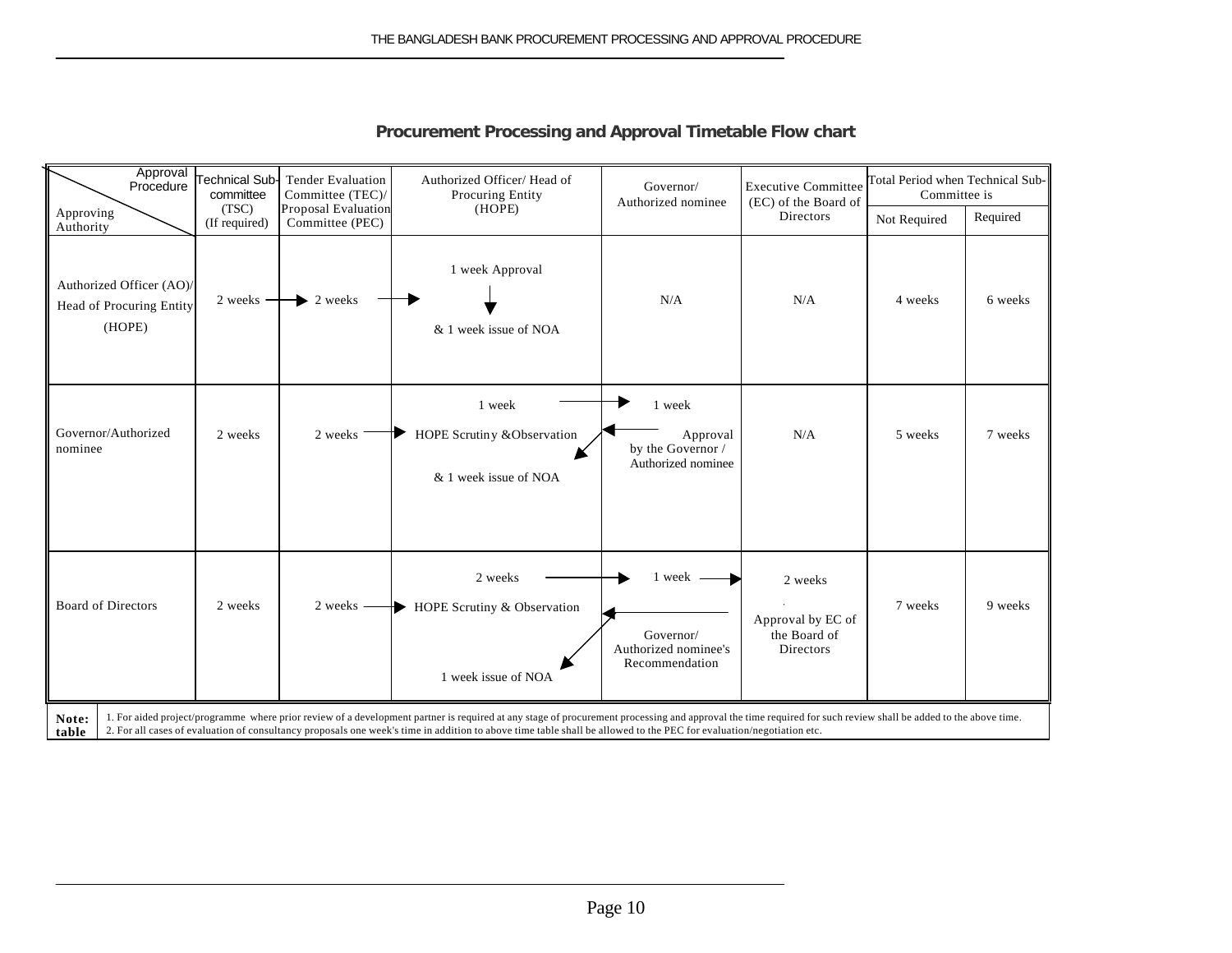Annex B

### **CHECK-LIST FOR PROCUREMETN PROCESSING AND APPROVAL PROCEDURE FOR GOODS OR WORKS.**

|                                      | PROCURING ENTITY AND DESCRIPTION OF PROCUREMENT |                  |  |                                     |  |                                                       |      |  |
|--------------------------------------|-------------------------------------------------|------------------|--|-------------------------------------|--|-------------------------------------------------------|------|--|
|                                      | <b>Procuring Entity</b>                         |                  |  |                                     |  |                                                       |      |  |
|                                      | Name of the Project                             |                  |  |                                     |  |                                                       |      |  |
|                                      | (if applicable)                                 |                  |  |                                     |  |                                                       |      |  |
| Source of Funds<br>Government        |                                                 |                  |  | Development/<br>Capital             |  | Revenue                                               |      |  |
|                                      | (tick relevant boxes)                           | Project Aid      |  |                                     |  |                                                       |      |  |
|                                      |                                                 | <b>Own Funds</b> |  |                                     |  |                                                       |      |  |
|                                      | <b>Brief Description of</b>                     |                  |  |                                     |  |                                                       |      |  |
|                                      | Goods & Works                                   |                  |  |                                     |  |                                                       |      |  |
| <b>PROCUREMENT</b><br><b>METHOD</b>  |                                                 |                  |  |                                     |  |                                                       |      |  |
|                                      |                                                 |                  |  | <b>SCHEDULE OF ACTIVITIES</b>       |  |                                                       |      |  |
|                                      |                                                 |                  |  |                                     |  |                                                       |      |  |
| SL.<br>NO.                           | Activity                                        |                  |  | <b>Planned Date</b><br>(as per flow |  | <b>Actual Date</b><br>If any Delay<br>Indicate No. of |      |  |
|                                      | (if not applicable indicate N/A)                |                  |  | chart)                              |  |                                                       | Days |  |
|                                      |                                                 |                  |  |                                     |  |                                                       |      |  |
| $\mathbf A$                          | <b>PREQUALIFICATION</b>                         |                  |  |                                     |  |                                                       |      |  |
| A1                                   | Date of Advertisement of                        |                  |  |                                     |  |                                                       |      |  |
| Invitation for Prequalification      |                                                 |                  |  |                                     |  |                                                       |      |  |
| Date of Submission of<br>A2          |                                                 |                  |  |                                     |  |                                                       |      |  |
| Recommended<br>Prequalification List |                                                 |                  |  |                                     |  |                                                       |      |  |
| A <sub>3</sub>                       | Date of Approval of                             |                  |  |                                     |  |                                                       |      |  |
|                                      | Recommended<br>Prequalification List            |                  |  |                                     |  |                                                       |      |  |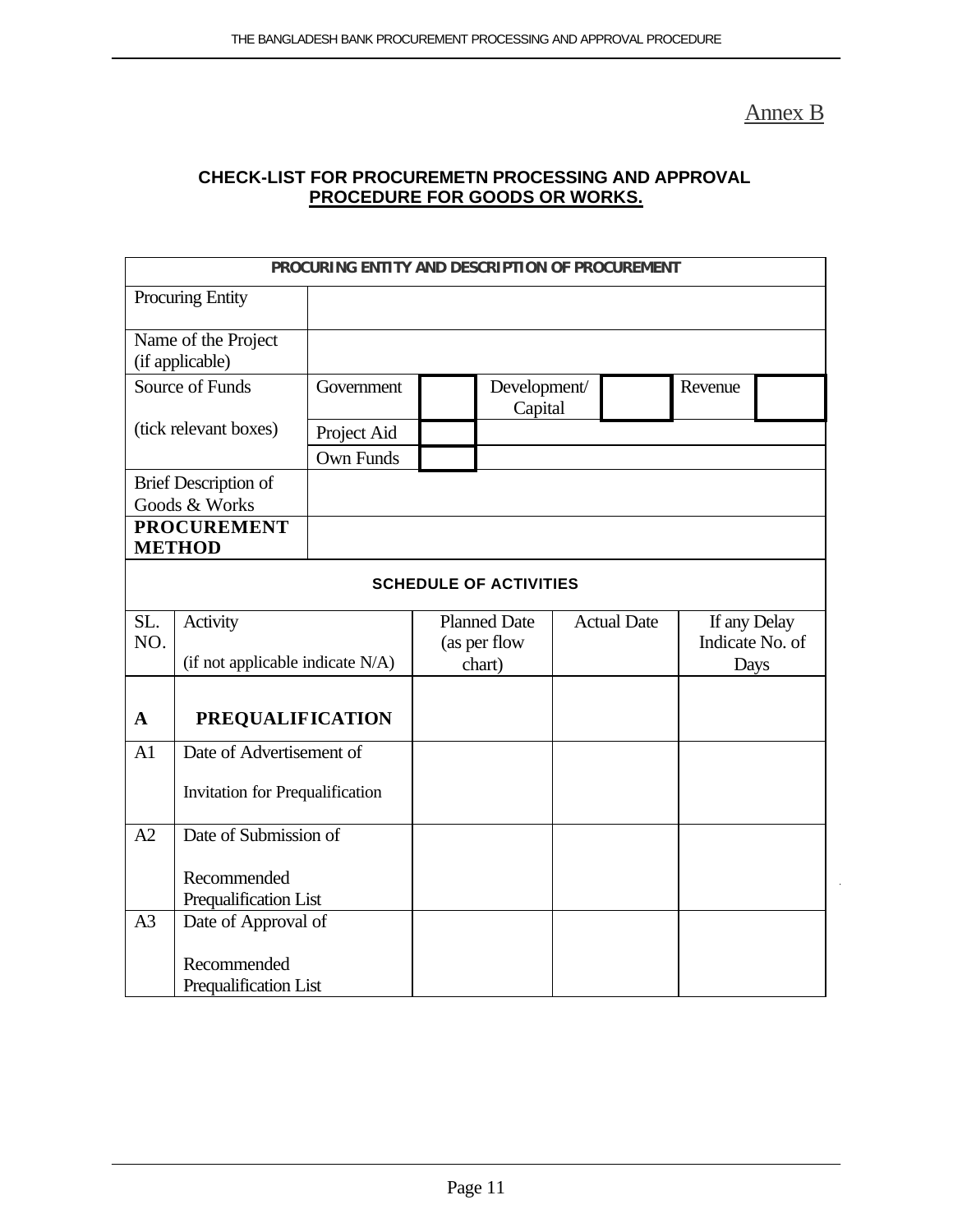| B              | <b>TENDER FOR GOODS OR</b><br>WORKS |  |  |
|----------------|-------------------------------------|--|--|
| B1             | Date of Advertisement of            |  |  |
|                | <b>Invitation for Tender</b>        |  |  |
| B2             | Date of issue of                    |  |  |
|                | Tender Document (if                 |  |  |
|                | different to B1 above)              |  |  |
| B <sub>3</sub> | Date of Receipt of Tenders          |  |  |
| <b>B4</b>      | Date of Opening of Tenders          |  |  |
| B <sub>5</sub> | Date of Submission of Technical     |  |  |
|                | Sub-Committee (TSC) Report          |  |  |
| <b>B6</b>      | Date of Submission of               |  |  |
|                | Evaluation report                   |  |  |
| B7             | Date of Approval for                |  |  |
|                | <b>Award of Contract</b>            |  |  |

 $\overline{\Gamma}$ 

|                                                                           |           | <b>SCHEDULE OF ACTIVITIES IN PPPAP PROCESS</b> |                    |           |  |  |  |  |
|---------------------------------------------------------------------------|-----------|------------------------------------------------|--------------------|-----------|--|--|--|--|
| Date of submission of Tender Evaluation Report to the approving authority |           |                                                |                    |           |  |  |  |  |
|                                                                           |           | Planned Date (as per flow                      | <b>Actual Date</b> | Delay     |  |  |  |  |
|                                                                           |           | chart)                                         |                    | (in days) |  |  |  |  |
|                                                                           | Submitted |                                                |                    |           |  |  |  |  |
| <b>Authorized Officer</b>                                                 | Forwarded |                                                |                    |           |  |  |  |  |
|                                                                           | Approved  |                                                |                    |           |  |  |  |  |
|                                                                           | Submitted |                                                |                    |           |  |  |  |  |
| Head of Department/Office<br><b>HOPE</b>                                  | Forwarded |                                                |                    |           |  |  |  |  |
|                                                                           | Approved  |                                                |                    |           |  |  |  |  |
|                                                                           | Submitted |                                                |                    |           |  |  |  |  |
| Governor/Authorized                                                       | Forwarded |                                                |                    |           |  |  |  |  |
| nominee                                                                   | Approved  |                                                |                    |           |  |  |  |  |
|                                                                           | Submitted |                                                |                    |           |  |  |  |  |
| <b>Board of Directors</b>                                                 | Forwarded |                                                |                    |           |  |  |  |  |
|                                                                           | Approved  |                                                |                    |           |  |  |  |  |
|                                                                           | Forwarded |                                                |                    |           |  |  |  |  |
|                                                                           | Approved  |                                                |                    |           |  |  |  |  |
| Date of Issue of the                                                      |           |                                                |                    |           |  |  |  |  |
| Notification of Award                                                     |           |                                                |                    |           |  |  |  |  |
| (NOA) for Goods or Works                                                  |           |                                                |                    |           |  |  |  |  |
| <b>Signature of Chairperson</b>                                           |           |                                                |                    |           |  |  |  |  |
| of Evaluation Committee                                                   |           |                                                |                    |           |  |  |  |  |
| Name and Designation of                                                   |           |                                                |                    |           |  |  |  |  |
| Chairperson of Evaluation                                                 |           |                                                |                    |           |  |  |  |  |
| Committee                                                                 |           |                                                |                    |           |  |  |  |  |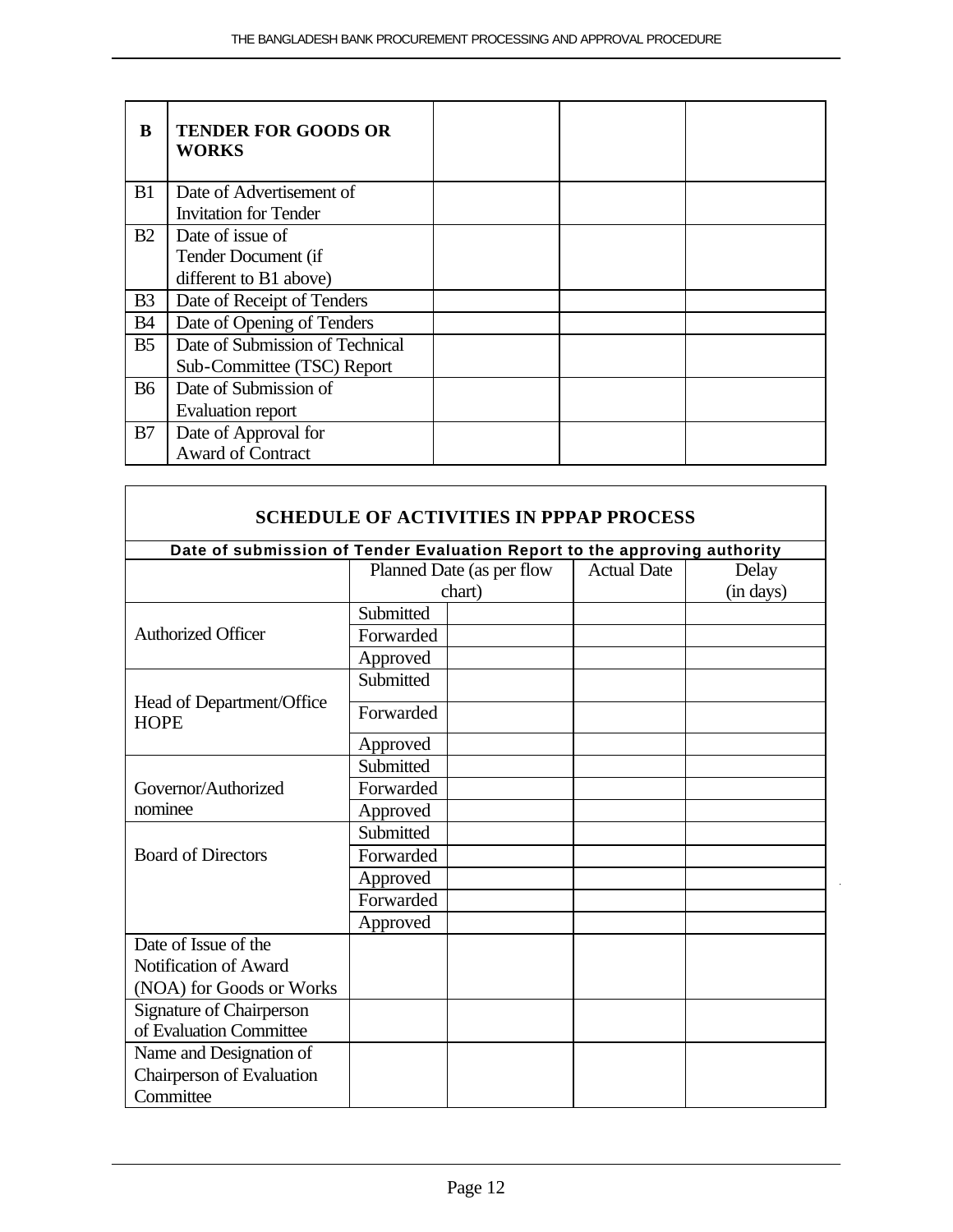Annex C

### **CHECK-LIST FOR PROCUREMENT PROCESSING AND APPROVAL PROCEDURE FOR SERVICES (FIRMS).**

|                 |                                                     | PROCURING ENTITY AND DESCRIPTION OF PROCUREMENT  |  |                               |                    |         |                 |
|-----------------|-----------------------------------------------------|--------------------------------------------------|--|-------------------------------|--------------------|---------|-----------------|
|                 | <b>Procuring Entity</b>                             |                                                  |  |                               |                    |         |                 |
|                 | Name of the Project                                 |                                                  |  |                               |                    |         |                 |
|                 | (if applicable)                                     |                                                  |  |                               |                    |         |                 |
|                 | Source of Funds                                     | Government                                       |  | Development/<br>Capital       |                    | Revenue |                 |
|                 | (tick relevant boxes)                               | Project Aid                                      |  |                               |                    |         |                 |
|                 |                                                     | <b>Own Funds</b>                                 |  |                               |                    |         |                 |
|                 | <b>Brief Description of</b>                         |                                                  |  |                               |                    |         |                 |
| <b>Services</b> |                                                     |                                                  |  |                               |                    |         |                 |
|                 | <b>PROCUREMENT</b>                                  |                                                  |  |                               |                    |         |                 |
| <b>METHOD</b>   |                                                     |                                                  |  |                               |                    |         |                 |
|                 |                                                     |                                                  |  | <b>SCHEDULE OF ACTIVITIES</b> |                    |         |                 |
| SL.             | Activity                                            |                                                  |  | <b>Planned Date</b>           | <b>Actual Date</b> |         | If any Delay    |
| NO.             | (if not applicable indicate N/A)                    |                                                  |  | (as per flow                  |                    |         | Indicate No. of |
|                 |                                                     |                                                  |  | chart)                        |                    |         | Days            |
| $\mathbf C$     |                                                     | <b>EXPRESSION OF INTEREST (FIRMS)</b>            |  |                               |                    |         |                 |
| C1              | Date of Advertisement of                            |                                                  |  |                               |                    |         |                 |
|                 | Expression of interest                              |                                                  |  |                               |                    |         |                 |
| C <sub>2</sub>  | Date of Receipt of                                  |                                                  |  |                               |                    |         |                 |
|                 |                                                     | Expressions of Interest<br>Date of Submission of |  |                               |                    |         |                 |
| C <sub>3</sub>  |                                                     | <b>Recommended Short-listed Firms</b>            |  |                               |                    |         |                 |
| C <sub>4</sub>  | Date of Approval of                                 |                                                  |  |                               |                    |         |                 |
|                 |                                                     | Recommended Short-listed Firms                   |  |                               |                    |         |                 |
| C <sub>5</sub>  | Date of issue of                                    |                                                  |  |                               |                    |         |                 |
|                 | Requested for Proposals (RFP)                       |                                                  |  |                               |                    |         |                 |
| C <sub>6</sub>  | Date of Submission of                               |                                                  |  |                               |                    |         |                 |
|                 | <b>Request for Proposals</b>                        |                                                  |  |                               |                    |         |                 |
| C7              | Date of Submission of                               |                                                  |  |                               |                    |         |                 |
|                 |                                                     | <b>Evaluation of Technical Proposals</b>         |  |                               |                    |         |                 |
| C8              | Date of Approval of                                 |                                                  |  |                               |                    |         |                 |
|                 |                                                     | <b>Evaluation of Technical Proposals</b>         |  |                               |                    |         |                 |
| C9              | Date of Opening of                                  |                                                  |  |                               |                    |         |                 |
|                 | <b>Financial Proposals</b>                          |                                                  |  |                               |                    |         |                 |
| C10             | Date of Completion of                               |                                                  |  |                               |                    |         |                 |
|                 | <b>Combined Evaluation</b><br>Date of Submission of |                                                  |  |                               |                    |         |                 |
| C11             | <b>Evaluation Report</b>                            |                                                  |  |                               |                    |         |                 |
| C12             | Date of Approval for                                |                                                  |  |                               |                    |         |                 |
|                 | Award of Contract                                   |                                                  |  |                               |                    |         |                 |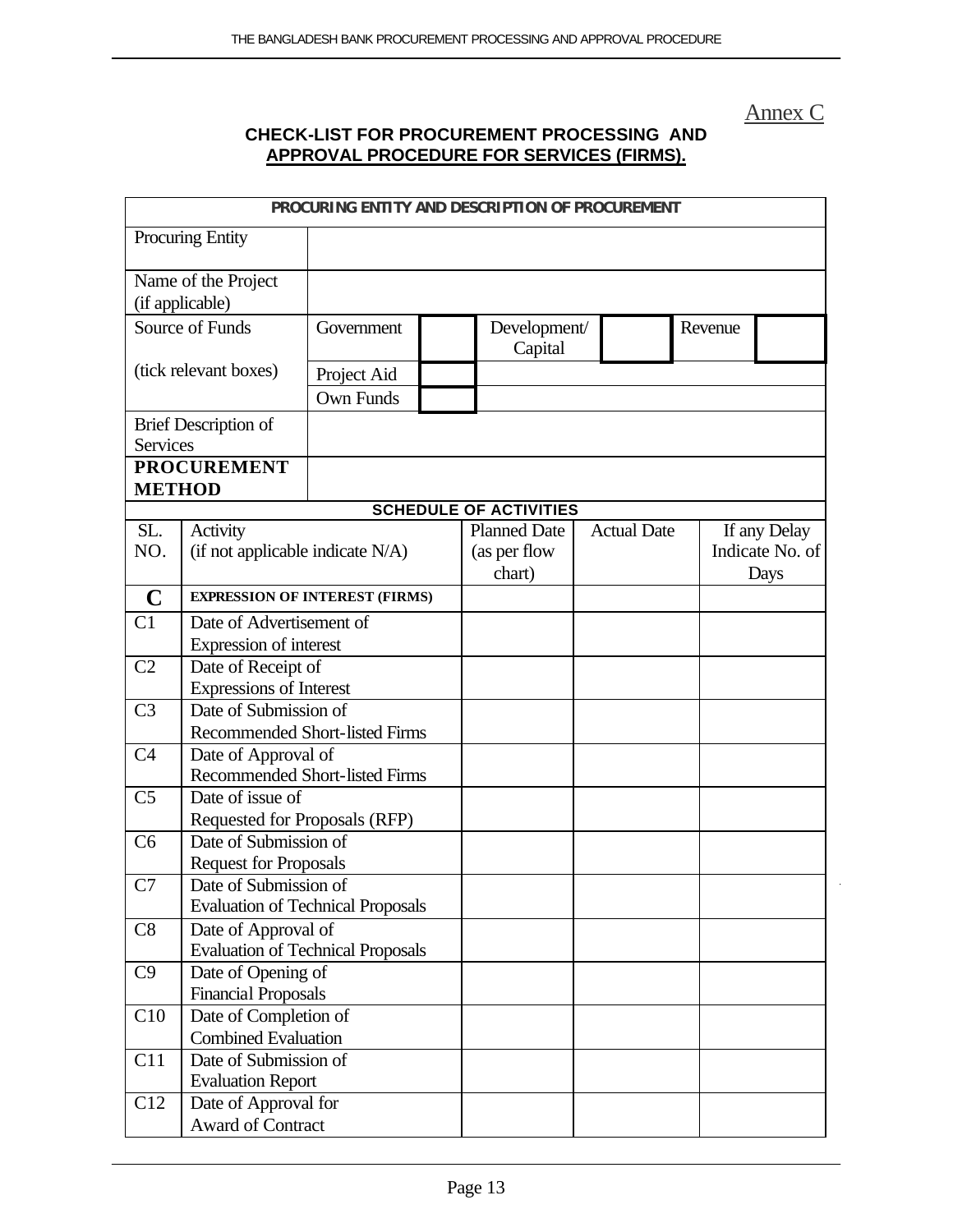$\overline{1}$ 

| <b>SCHEDULE OF ACTIVITIES</b>                                                      |           |                                                                                 |  |  |  |  |  |
|------------------------------------------------------------------------------------|-----------|---------------------------------------------------------------------------------|--|--|--|--|--|
| Date of submission of Tender Proposal Evaluation Report to the approving authority |           |                                                                                 |  |  |  |  |  |
|                                                                                    |           | <b>Actual Date</b><br>Planned Date (as per<br>Delay<br>flow chart)<br>(in days) |  |  |  |  |  |
|                                                                                    | Submitted |                                                                                 |  |  |  |  |  |
| <b>Authorized Officer</b>                                                          | Forwarded |                                                                                 |  |  |  |  |  |
|                                                                                    | Approved  |                                                                                 |  |  |  |  |  |
|                                                                                    | Submitted |                                                                                 |  |  |  |  |  |
| Head of Department/Office<br><b>HOPE</b>                                           | Forwarded |                                                                                 |  |  |  |  |  |
|                                                                                    | Approved  |                                                                                 |  |  |  |  |  |
|                                                                                    | Submitted |                                                                                 |  |  |  |  |  |
| Governor/Authorized<br>nominee                                                     | Forwarded |                                                                                 |  |  |  |  |  |
|                                                                                    | Approved  |                                                                                 |  |  |  |  |  |
|                                                                                    | Submitted |                                                                                 |  |  |  |  |  |
| <b>Board of Directors</b>                                                          | Forwarded |                                                                                 |  |  |  |  |  |
|                                                                                    | Approved  |                                                                                 |  |  |  |  |  |
| Date of Issue of the                                                               |           |                                                                                 |  |  |  |  |  |
| Notification of Award<br>(NOA) for Goods or Works                                  |           |                                                                                 |  |  |  |  |  |
| Signature of Chairperson of                                                        |           |                                                                                 |  |  |  |  |  |
| <b>Evaluation Committee</b>                                                        |           |                                                                                 |  |  |  |  |  |
| Name and Designation of                                                            |           |                                                                                 |  |  |  |  |  |
| Chairperson of Evaluation                                                          |           |                                                                                 |  |  |  |  |  |
| Committee                                                                          |           |                                                                                 |  |  |  |  |  |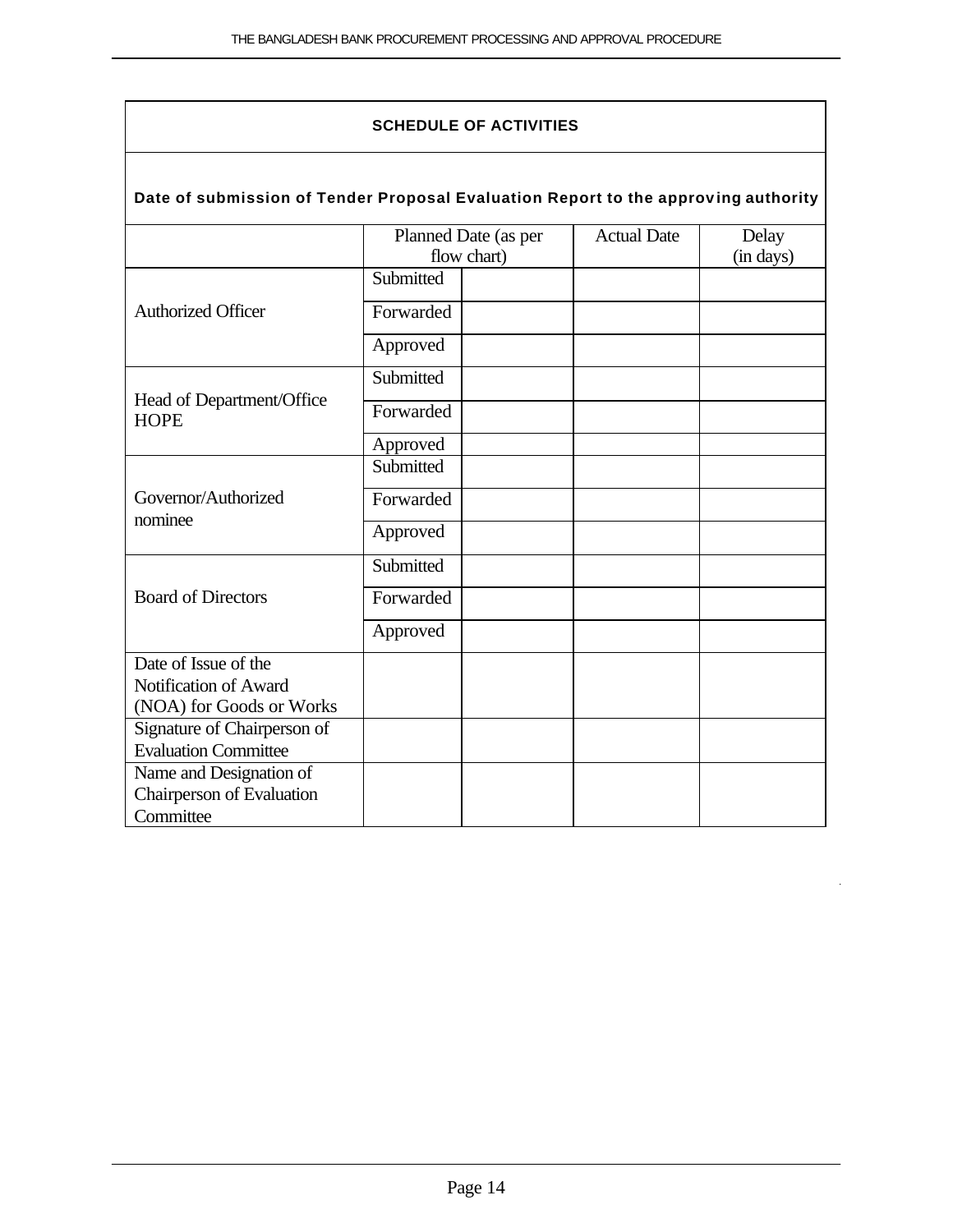### Annex D

### **CHECK-LIST FOR PROCUREMENT PROCESSING AND APPROVAL PROCEDURE FOR SERVICES (Individuals).**

|                                          | PROCURING ENTITY AND DESCRIPTION OF PROCUREMENT |                               |  |                               |  |                    |                 |  |
|------------------------------------------|-------------------------------------------------|-------------------------------|--|-------------------------------|--|--------------------|-----------------|--|
|                                          | Procuring Entity                                |                               |  |                               |  |                    |                 |  |
|                                          |                                                 |                               |  |                               |  |                    |                 |  |
|                                          | Name of the Project                             |                               |  |                               |  |                    |                 |  |
|                                          | (if applicable)                                 |                               |  |                               |  |                    |                 |  |
|                                          | Source of Funds                                 | Government                    |  | Development/                  |  |                    | Revenue         |  |
|                                          |                                                 |                               |  | Capital                       |  |                    |                 |  |
|                                          | (tick relevant boxes)                           | Project Aid                   |  |                               |  |                    |                 |  |
|                                          |                                                 | Own Funds                     |  |                               |  |                    |                 |  |
|                                          | <b>Brief Description of</b>                     |                               |  |                               |  |                    |                 |  |
| <b>Services</b>                          |                                                 |                               |  |                               |  |                    |                 |  |
|                                          | <b>PROCUREMENT</b>                              |                               |  |                               |  |                    |                 |  |
|                                          | <b>METHOD</b>                                   |                               |  |                               |  |                    |                 |  |
|                                          |                                                 |                               |  |                               |  |                    |                 |  |
|                                          |                                                 |                               |  | <b>SCHEDULE OF ACTIVITIES</b> |  |                    |                 |  |
| SL.                                      | Activity                                        |                               |  | <b>Planned Date</b>           |  | <b>Actual Date</b> | If any Delay    |  |
| NO.                                      | (if not applicable indicate N/A)                |                               |  | (as per flow                  |  |                    | Indicate No. of |  |
|                                          |                                                 |                               |  | chart)                        |  |                    | Days            |  |
| $\overline{\mathbf{C}}$                  |                                                 | <b>EXPRESSION OF INTEREST</b> |  |                               |  |                    |                 |  |
|                                          | (INDIVIDUAL)                                    |                               |  |                               |  |                    |                 |  |
| C1                                       | Date of Advertisement of                        |                               |  |                               |  |                    |                 |  |
|                                          | Expression of interest                          |                               |  |                               |  |                    |                 |  |
| C <sub>2</sub>                           | Date of Receipt of                              |                               |  |                               |  |                    |                 |  |
|                                          | <b>Expressions of Interest</b>                  |                               |  |                               |  |                    |                 |  |
| C <sub>3</sub>                           | Date of Evaluation of                           |                               |  |                               |  |                    |                 |  |
|                                          | <b>Expressions of Interest</b>                  |                               |  |                               |  |                    |                 |  |
| Date of Interview with<br>C <sub>4</sub> |                                                 |                               |  |                               |  |                    |                 |  |
| Selected Individuals                     |                                                 |                               |  |                               |  |                    |                 |  |
| C <sub>5</sub>                           | Date of Evaluation of                           |                               |  |                               |  |                    |                 |  |
|                                          | <b>Final Selection List</b>                     |                               |  |                               |  |                    |                 |  |
| C <sub>6</sub>                           | Date of Submission of                           |                               |  |                               |  |                    |                 |  |
|                                          | <b>Evaluation Report</b>                        |                               |  |                               |  |                    |                 |  |
| C7                                       | Date of Approval of                             |                               |  |                               |  |                    |                 |  |
|                                          | <b>Award of Contract</b>                        |                               |  |                               |  |                    |                 |  |